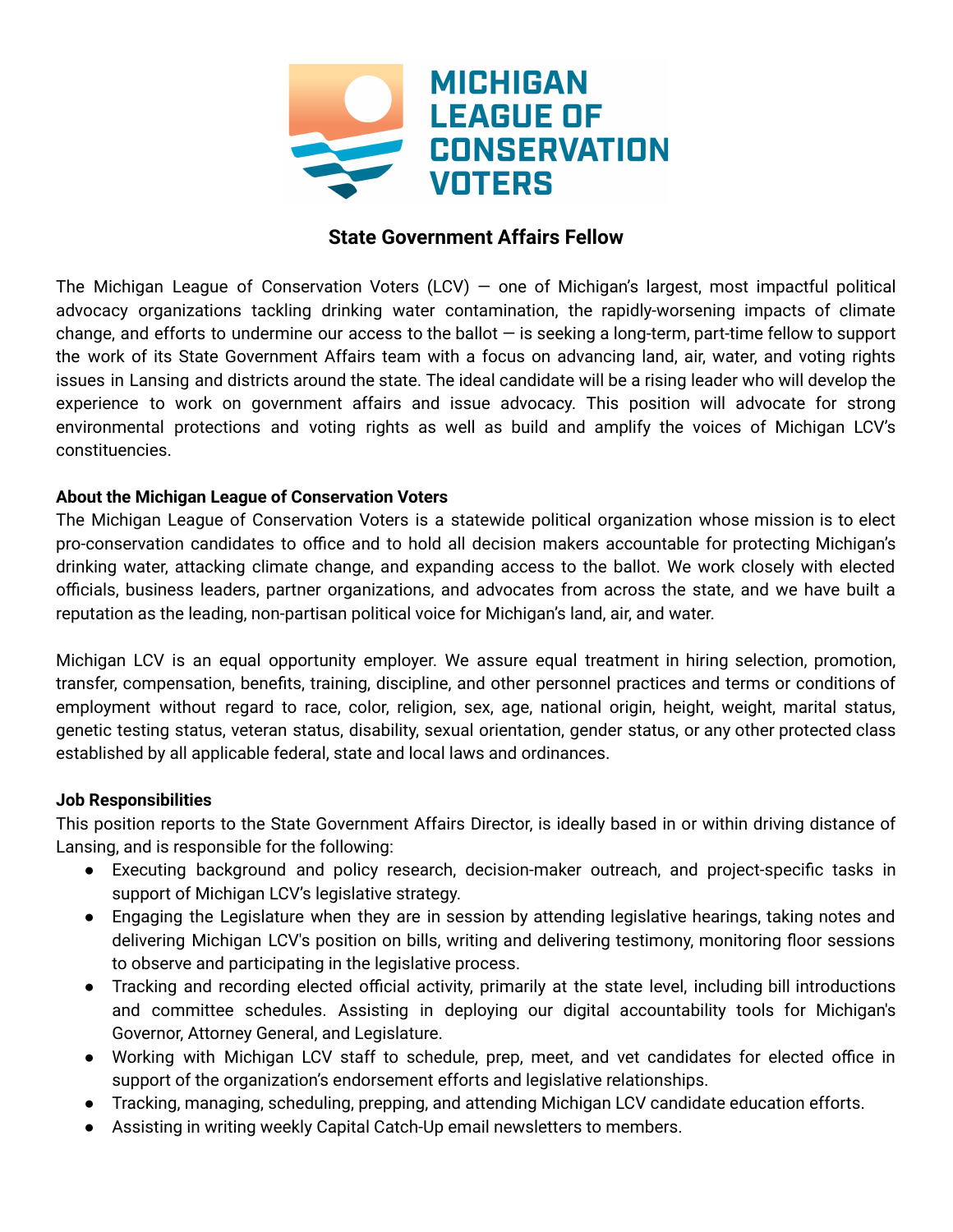- Building Government Affairs' working relationships with academic and other leading experts in key legislative areas.
- Supporting communication and scheduling with Michigan LCV's Accountability Committee.
- Participating in all Michigan LCV political election work doing the hard work of campaigning, which means volunteering yourself to do door-to-door field canvassing, text and phone banking, and attending campaign events
- Other duties as assigned.

## **Qualifications**

We are seeking candidates who are self-starters, excel at building genuine relationships, are natural problem solvers, are results-driven, and are looking to build careers in the public policy, legislative, or political arenas in issue areas primarily related to the environment, but including good governance and elections. You should have:

- Superior written and oral communication skills, excited to engage people, including those in positions of power.
- A background in politics, elections, public policy, and/or natural sciences.
- A strong appreciation for details and planning; a positive and direct approach to project execution; experience and comfort executing multiple projects at once.
- A desire to and record of self-starting; happy to take direction and comfortable owning projects.
- A positive, can-do attitude; a consistent approach to new ideas with a sense of possibility.
- An ability and willingness to work at a fast pace and occasionally long hours, including outside of the traditional 9:00 AM - 5:00 PM work day.
- A commitment to and belief in putting issues above party and working across the aisle to better protect our land, air, water, democracy and communities.
- Reliable access to transportation for travel across the state, the internet, and a phone to use for work purposes as well as the ability to participate in campaign activities, either phone banking or canvassing
- Cultural Competence
	- Demonstrated awareness of one's own cultural identity, views about difference and the ability to learn and build on varying cultural and community norms.
	- Commitment to racial justice and equity as organizational practice and culture.
	- Understanding of or desire to learn how environmental issues intersect with racism, economic and social inequality in the U.S. and a passion for working to dismantle these systems.
	- Interest in electoral politics and understanding of how the electoral landscape affects policy advocacy.

## **Time, Pay, and Location**

The State Government Affairs Manager will work 20 hours per week at \$17 per hour. They will have frequent in-person responsibilities in Lansing.

### **How to Apply**

Click here to [apply](https://airtable.com/shrtD9CXWoMGmruXZ). Applications will be accepted and reviewed on a rolling basis.